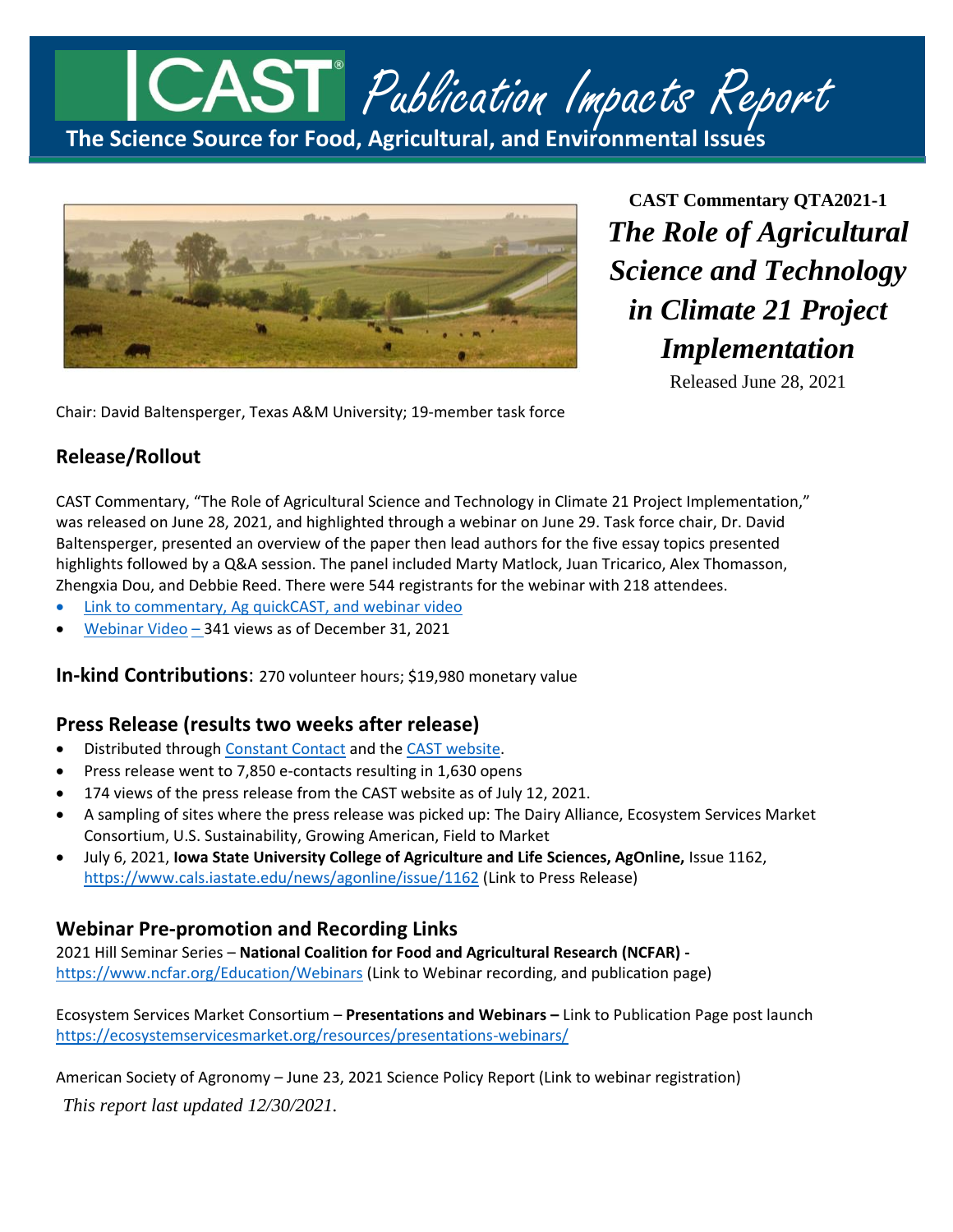July 4, 2021, KZ line, -- [https://kzread.info/dash/cast-webinar-the-role-of-agricultural-science-and-technology-in](https://kzread.info/dash/cast-webinar-the-role-of-agricultural-science-and-technology-in-climate-21-project-implementation/lHt6srWgeMXPj8o.html)[climate-21-project-implementation/lHt6srWgeMXPj8o.html](https://kzread.info/dash/cast-webinar-the-role-of-agricultural-science-and-technology-in-climate-21-project-implementation/lHt6srWgeMXPj8o.html) (Link to recording)

July 12, 2021 - [https://cupidshealth.com/cast-webinar-the-role-of-agricultural-science-and-technology-in](https://cupidshealth.com/cast-webinar-the-role-of-agricultural-science-and-technology-in-climate-21-project-implementation/)[climate-21-project-implementation/](https://cupidshealth.com/cast-webinar-the-role-of-agricultural-science-and-technology-in-climate-21-project-implementation/)

### **Follow-On Activities**

**University of Minnesota Swine Extension, Swine & U Column,** *Food supply Chain and Waste in Climate Mitigation,* November 15, 2021, Dr. Allison Thomson co-authors a blog as part of the larger paper. [https://blog](https://blog-swine.extension.umn.edu/2021/11/swine-u-column-food-supply-chain-and.html)[swine.extension.umn.edu/2021/11/swine-u-column-food-supply-chain-and.html](https://blog-swine.extension.umn.edu/2021/11/swine-u-column-food-supply-chain-and.html)

#### **Paper Distribution**

Paper distribution (print and online access from CAST website) 6 months after release – 3,418

July 19, 2021 (450 copies distributed electronically) – An email message with the Commentary attached was distributed to approximately 50 key leaders/administrators at the USDA under the signatures of David D. Baltensperger, CAST President; Gary A. Thompson, CAST Board of Trustees Chair; and Kent G. Schescke, CAST Executive Vice President & CEO. Then a message with the Commentary attached was distributed to approximately 400 USDA employees under Kent Schescke's signatures.

#### **Indirect Paper Distribution**

**Semantic Scholar,** [https://www.semanticscholar.org/paper/The-Role-of-Agricultural-Science-and-Technology-in-](https://www.semanticscholar.org/paper/The-Role-of-Agricultural-Science-and-Technology-in-Yu/3a5e2dacb84a8c11929a60d65149a51db72679b1)[Yu/3a5e2dacb84a8c11929a60d65149a51db72679b1](https://www.semanticscholar.org/paper/The-Role-of-Agricultural-Science-and-Technology-in-Yu/3a5e2dacb84a8c11929a60d65149a51db72679b1)

**Feed Strategy,** <https://www.feedstrategy.com/wp-content/uploads/2022/02/Climate-21.pdf>

**Iowa State University CALS**, July 6, 2021,<https://www.cals.iastate.edu/news/agonline/issue/1162>

**North Carolina State University CALS News,** *Climate Change and Agriculture, <https://cals.ncsu.edu/news/climate-change-and-agriculture/>*

**American Society of Animal Science,** [https://www.asas.org/taking-stock/taking-stock/2021/07/29/the-role-of](https://www.asas.org/taking-stock/taking-stock/2021/07/29/the-role-of-agricultural-science-and-technology-in-climate-21-project-implementation-published)[agricultural-science-and-technology-in-climate-21-project-implementation-published](https://www.asas.org/taking-stock/taking-stock/2021/07/29/the-role-of-agricultural-science-and-technology-in-climate-21-project-implementation-published)

#### **Articles and Web Mentions**

June 29, 2021, **The Dairy Alliance**, [https://thedairyalliance.com/newsroom/cast-releases-new-commentary-on](https://thedairyalliance.com/newsroom/cast-releases-new-commentary-on-the-role-of-agricultural-science-and-technology-in-climate-21-project-implementation/)[the-role-of-agricultural-science-and-technology-in-climate-21-project-implementation/](https://thedairyalliance.com/newsroom/cast-releases-new-commentary-on-the-role-of-agricultural-science-and-technology-in-climate-21-project-implementation/)

July 1, 2021, **Crop Life America,** *Reports,* <https://www.croplifeamerica.org/reports> (Link to publication)

July 6, 2021: During this morning's **"Agribusiness Report" on TV Channel 13**, David Geiger mentioned our publication. No visuals, but he stated something about "The Council for Agricultural Science and Technology paper"… "experts say agriculture can help with climate challenges"…. And maybe a bit more. About a minute.

July 6, 2021, **Iowa State University CALS**,<https://www.cals.iastate.edu/news/agonline/issue/1162>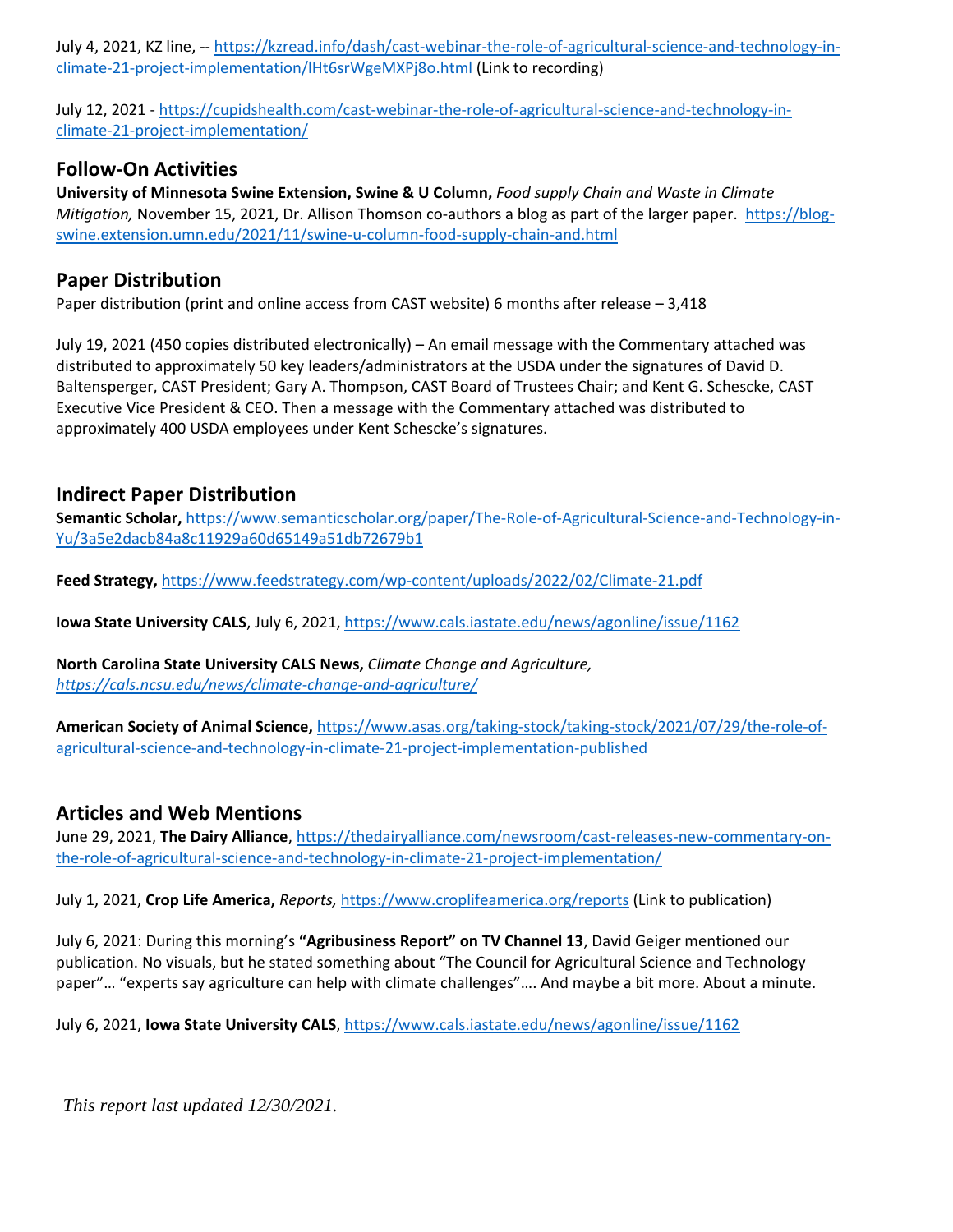July 14, 2021 – **U.S. Sustainability**, *CAST Commentary Considers Role of Ag Science and Tech in Climate Mitigation (*Article, link to press release and commentary)

<https://thesustainabilityalliance.us/cast-commentary-considers-role-of-ag-tech-in-climate-mitigation/> Newsletter: [https://mailchi.mp/5213827cf068/us-eu-trade-means-resolving-difficult-ag-issues-says-usda](https://mailchi.mp/5213827cf068/us-eu-trade-means-resolving-difficult-ag-issues-says-usda-secretary-vilsack-6513108?e=6ed34f4a42)[secretary-vilsack-6513108?e=6ed34f4a42](https://mailchi.mp/5213827cf068/us-eu-trade-means-resolving-difficult-ag-issues-says-usda-secretary-vilsack-6513108?e=6ed34f4a42)

July 19, 2021 – **FASS,** *Science Policy,* (Link to Publication Page, <https://www.fass.org/Science-Policy/2021-June> August 24, 2021 – **Farms, Food and You** podcast – *Climate Change and North Carolina Agriculture* podcast (Article listed as resource [https://podcasts.apple.com/hu/podcast/climate-change-and-north-carolina](https://podcasts.apple.com/hu/podcast/climate-change-and-north-carolina-agriculture/id1515355005?i=1000532972894)[agriculture/id1515355005?i=1000532972894](https://podcasts.apple.com/hu/podcast/climate-change-and-north-carolina-agriculture/id1515355005?i=1000532972894)

September 28, 2021 and November 15, 2021 – **The Land** (September) and **University of Minnesota Extension – Swine Extension** (November) **–** *Swine & U Column: Food Supply Chain and Waste in Climate Mitigation* (Blog article as part of the larger paper, link to publication page, press release, article, webinar and commentary) September - [https://www.thelandonline.com/news/swine-u-food-supply-chain-and-waste-in-climate](https://www.thelandonline.com/news/swine-u-food-supply-chain-and-waste-in-climate-mitigation/article_bee2a5a6-1a50-11ec-b2a3-0f17f8081ccb.html)[mitigation/article\\_bee2a5a6-1a50-11ec-b2a3-0f17f8081ccb.html](https://www.thelandonline.com/news/swine-u-food-supply-chain-and-waste-in-climate-mitigation/article_bee2a5a6-1a50-11ec-b2a3-0f17f8081ccb.html) November - <https://blog-swine.extension.umn.edu/2021/11/swine-u-column-food-supply-chain-and.html>

October 7, 2021, **Illinois Soybean Association – Weekly Update,** <https://www.ilsoy.org/isa-fast-5-100721> (Link to publication page)

December 29, 2021, **Feedstuffs** and **National Hog Farmer,** *Upcycled animal feed: Sustainable solution to food waste problem,* 

Feedstuffs, [https://www.feedstuffs.com/livestock-poultry/upcycled-animal-feed-sustainable-solution-food](https://www.feedstuffs.com/livestock-poultry/upcycled-animal-feed-sustainable-solution-food-waste-problem)[waste-problem](https://www.feedstuffs.com/livestock-poultry/upcycled-animal-feed-sustainable-solution-food-waste-problem)

National Hog Farmer, [https://www.nationalhogfarmer.com/feed/upcycled-animal-feed-sustainable-solution](https://www.nationalhogfarmer.com/feed/upcycled-animal-feed-sustainable-solution-food-waste-problem)[food-waste-problem](https://www.nationalhogfarmer.com/feed/upcycled-animal-feed-sustainable-solution-food-waste-problem) (Link to publication)

#### **Citations**

*Towards smart farming solutions in the U.S. and South Korea: A comparison of the current status,* **Geography and Sustainability,** December 2021<https://www.sciencedirect.com/science/article/pii/S2666683921000778>

*New Bolton Center: A living laboratory for protecting water quality and pursuing sustainability,* The Water **Center University of Pennsylvania,** May 10, 2021[https://watercenter.sas.upenn.edu/new-bolton-center-a](https://watercenter.sas.upenn.edu/new-bolton-center-a-living-laboratory-for-protecting-water-quality-and-pursuing-sustainability/)[living-laboratory-for-protecting-water-quality-and-pursuing-sustainability/](https://watercenter.sas.upenn.edu/new-bolton-center-a-living-laboratory-for-protecting-water-quality-and-pursuing-sustainability/)

*Reducing food's resource and climate footprints via food waste upcycling,* **Research Square,** March 10, 2022, <https://www.researchsquare.com/article/rs-1404610/latest.pdf>

#### **Social Media**

**Twitter— CAST** @CASTagScience May 28, 2021 <https://twitter.com/CASTagScience/status/1398280438649606148>

**CAST** @CASTagScience June 15, 2021 <https://twitter.com/CASTagScience/status/1404804698012622855>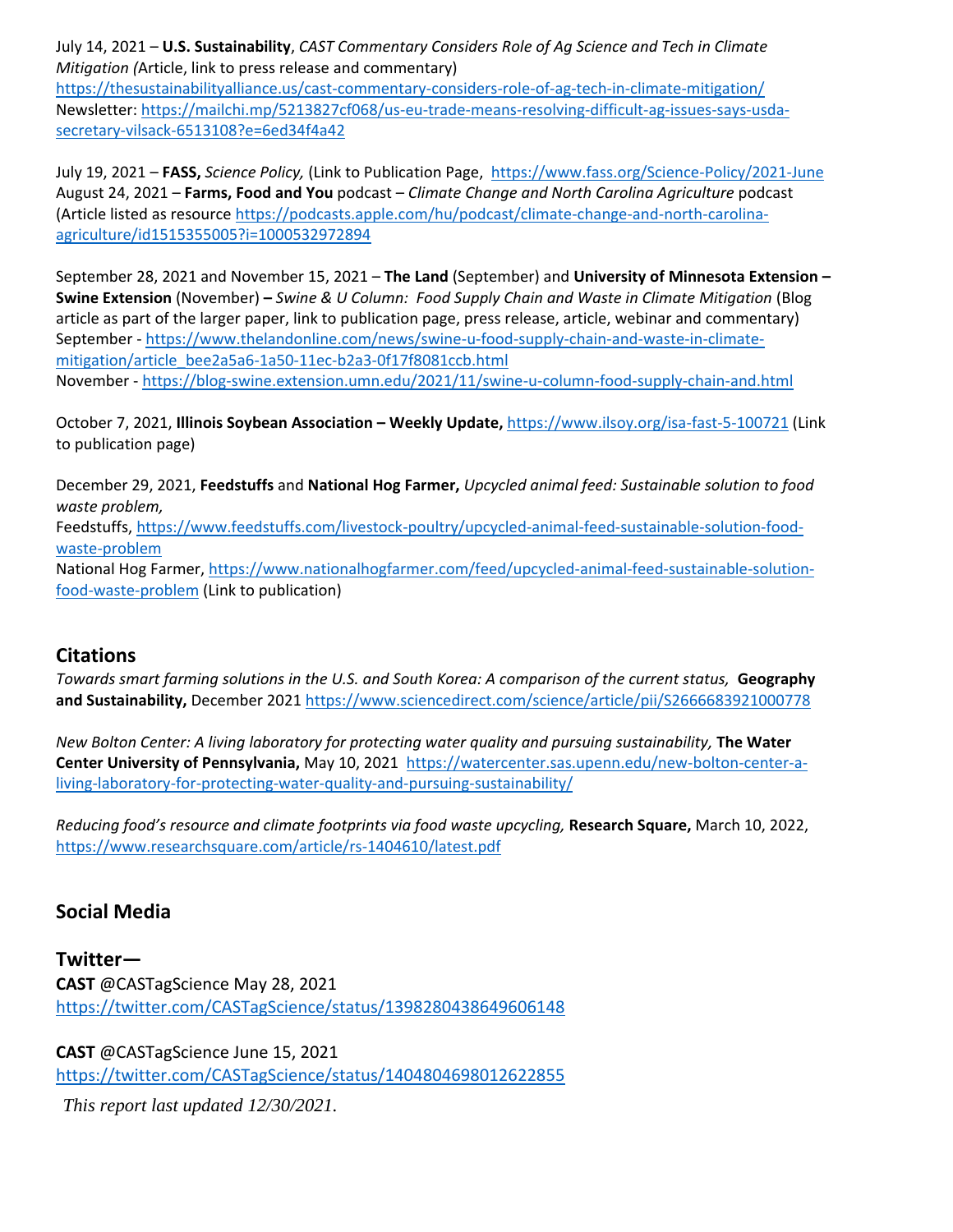1 retweet, 2 likes

**C-FARE** @CFAREcon June 21, 2021 <https://twitter.com/CFAREcon/status/1406964104967884804> 2 retweets, 2 likes

**CAST** @CASTagScience June 22, 2021 <https://twitter.com/CASTagScience/status/1407332574637264905> 1 like

**CAST** @CASTagScience June 26, 2021 <https://twitter.com/CASTagScience/status/1408802611273342980> 1 retweet, 4 likes

**Pamela (Pam) Marrone** @pammarrone June 28, 2021 <https://twitter.com/pammarrone/status/1409610506025914370>

**Ecosystem Services Market Consortium** @MarketEcosystem June 28, 2021 <https://twitter.com/MarketEcosystem/status/1409555652041662464> 1 retweet, 1 like

**CAST** @CASTagScience June 28, 2021 <https://twitter.com/CASTagScience/status/1409523275013709825> 2 retweets, 3 likes

**CAST** @CASTagScience June 29, 2021 <https://twitter.com/CASTagScience/status/1409886900350078978> 1 retweet

**CAST** @CASTagScience June 30, 2021 <https://twitter.com/CASTagScience/status/1410276967459573760> 1 like

**CAST** @CASTagScience July 28, 2021 <https://twitter.com/CASTagScience/status/1420389856044331012> 1 retweet

**Facebook— CAST** May 28, 2021 <https://www.facebook.com/CASTagScience/posts/4081793875248711>

**CAST** June 15, 2021 <https://www.facebook.com/CASTagScience/photos/a.477568575671277/4132501236844641> 3 likes, 1 share

*This report last updated 12/30/2021.* **CAST** June 22, 2021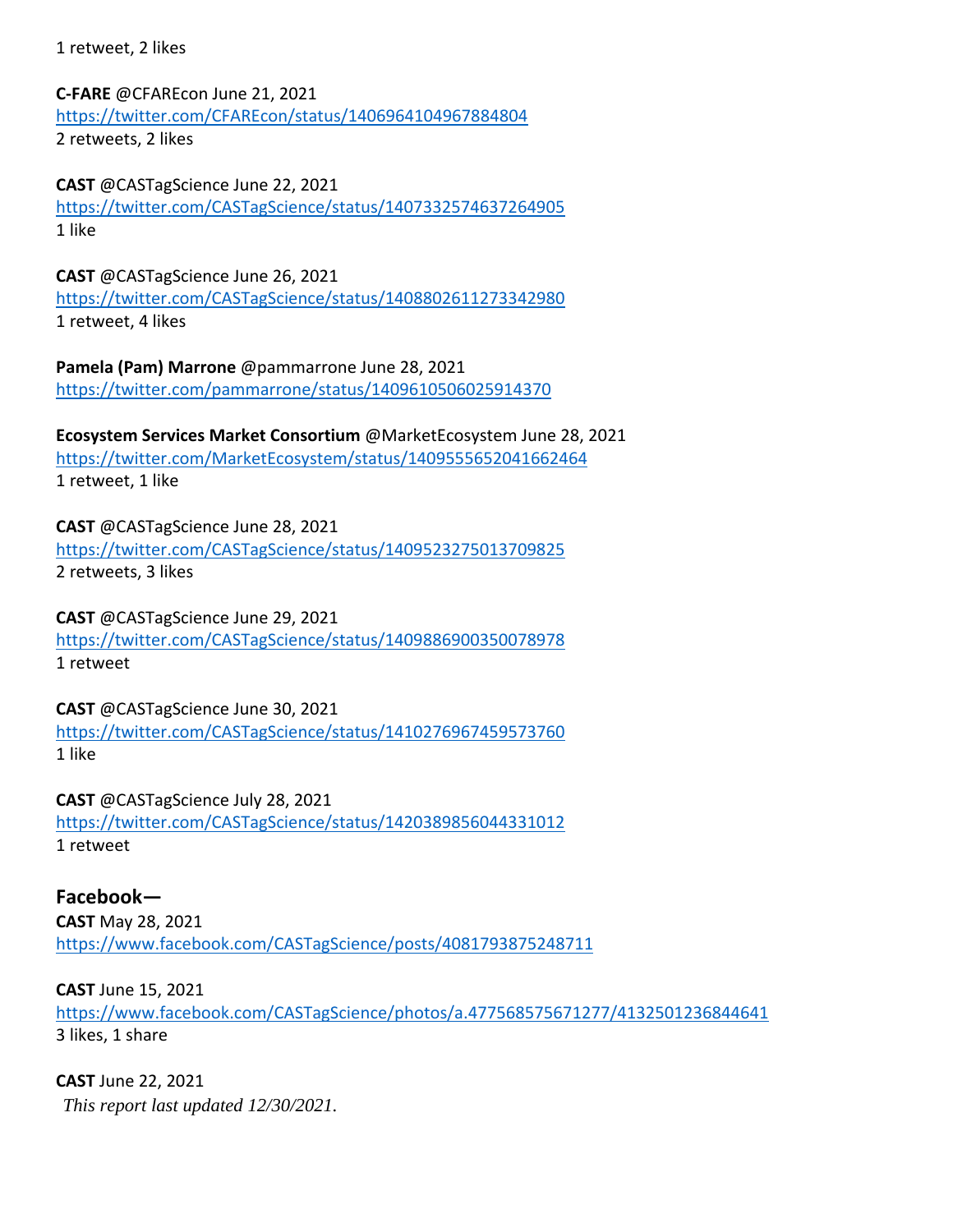<https://www.facebook.com/CASTagScience/photos/a.477568575671277/4151234594971305> 2 likes, 1 share

**CAST** June 26, 2021

<https://www.facebook.com/CASTagScience/photos/a.477568575671277/4162707767157321> 4 likes, 1 share

**CAST** June 28, 2021

<https://www.facebook.com/CASTagScience/photos/a.477568575671277/4168031169958314> 5 reactions, 1 comment, 1 share

**CAST** June 29, 2021 <https://www.facebook.com/CASTagScience/photos/a.477568575671277/4170911629670268/> 1 like, 1 share

**CAST** June 30, 2021 <https://www.facebook.com/CASTagScience/posts/4173954942699270> 4 likes, 1 share

**CAST** July 28, 2021 <https://www.facebook.com/CASTagScience/posts/4253321321429298> 2 likes, 1 share

# **LinkedIn—**

**CAST** May 28, 2021 <https://www.linkedin.com/feed/update/urn:li:activity:6804046100576653312> 2 likes

**CAST** June 15, 2021 <https://www.linkedin.com/feed/update/urn:li:activity:6810570344051552257> 3 likes

**CAST** June 22, 2021 <https://www.linkedin.com/feed/update/urn:li:activity:6813098251961606145> 1 like

**CAST** June 26, 2021 <https://www.linkedin.com/feed/update/urn:li:activity:6814568063590006784> 1 like

**CAST** June 28, 2021 <https://www.linkedin.com/feed/update/urn:li:activity:6815288935778942976> 1 like